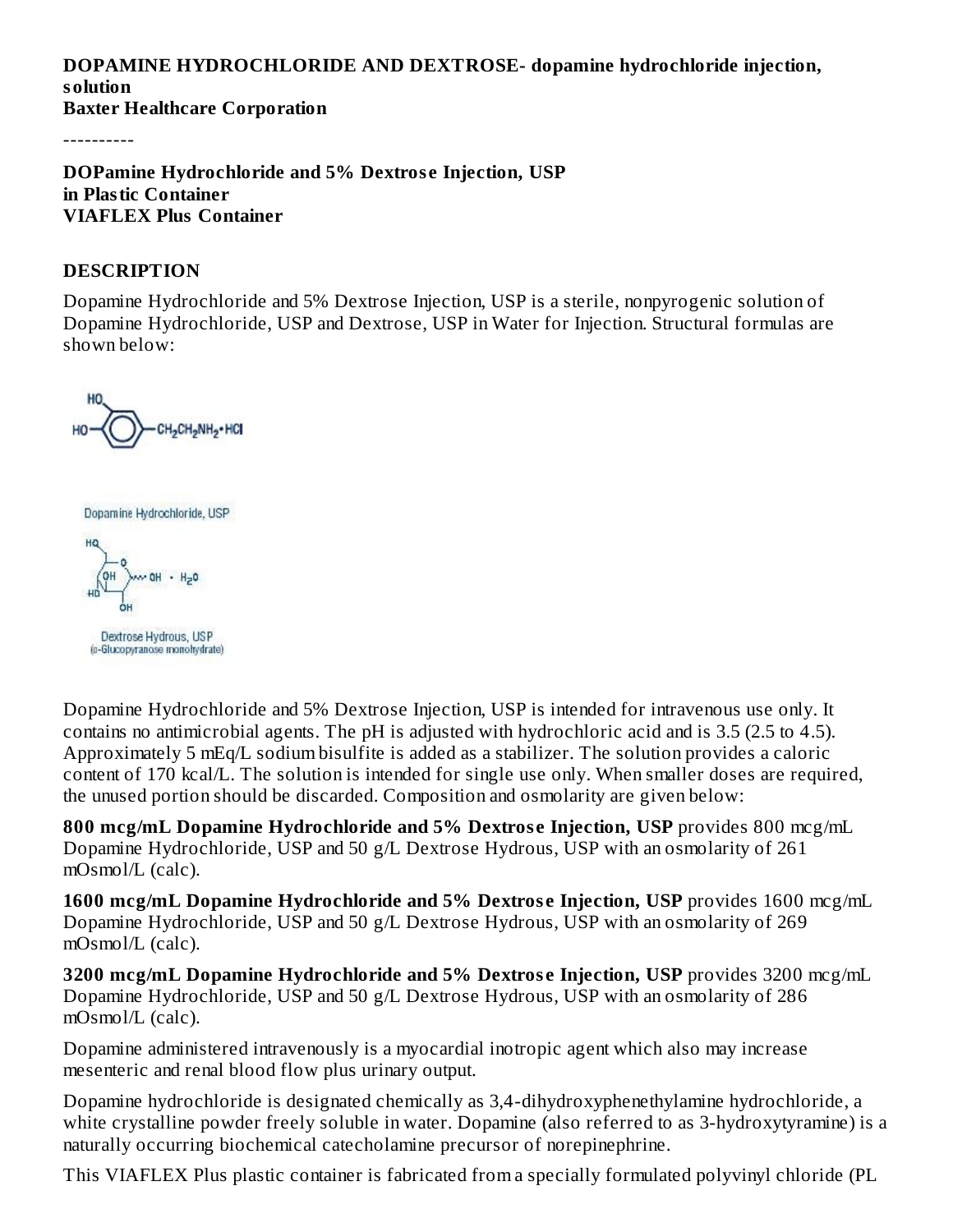2207 Plastic). VIAFLEX containers, including VIAFLEX Plus containers, are made of flexible plastic and are for parenteral use. VIAFLEX Plus on the container indicates the presence of a drug additive in a drug vehicle. The amount of water that can permeate from inside the container into the overwrap is insufficient to affect the solution significantly. Solutions in contact with the plastic container can leach out certain of its chemical components in very small amounts within the expiration period, e.g., di-2 ethylhexyl phthalate (DEHP), up to 5 parts per million. However, the safety of the plastic has been confirmed in tests in animals according to USP biological tests for plastic containers as well as by tissue culture toxicity studies.

# **CLINICAL PHARMACOLOGY**

Dopamine is a natural catecholamine formed by the decarboxylation of 3,4-dihydroxyphenylalanine (DOPA). It is a precursor to norepinephrine in noradrenergic nerves and is also a neurotransmitter in certain areas of the central nervous system, especially in the nigrostriatal tract, and in a few peripheral sympathetic nerves.

Dopamine produces positive chronotropic and inotropic effects on the myocardium, resulting in increased heart rate and cardiac contractility. This is accomplished directly by exerting an agonist action on beta-adrenoceptors and indirectly by causing release of norepinephrine from storage sites in sympathetic nerve endings.

Dopamine's onset of action occurs within five minutes of intravenous administration, and with dopamine's plasma half-life of about two minutes, the duration of action is less than ten minutes. If monoamine oxidase (MAO) inhibitors are present, however, the duration may increase to one hour. The drug is widely distributed in the body but does not cross the blood-brain barrier to a significant extent. Dopamine is metabolized in the liver, kidney, and plasma by MAO and catechol-O-methyltransferase to the inactive compounds homovanillic acid (HVA) and 3,4-dihydroxyphenylacetic acid. About 25% of the dose is taken up into specialized neurosecretory vesicles (the adrenergic nerve terminals), where it is hydroxylated to form norepinephrine. It has been reported that about 80% of the drug is excreted in the urine within 24 hours, primarily as HVA and its sulfate and glucuronide conjugates and as 3,4 dihydroxyphenylacetic acid. A very small portion is excreted unchanged.

The predominant effects of dopamine are dose-related, although actual response of an individual patient will largely depend on the clinical status of the patient at the time the drug is administered. At low rates of infusion (0.5-2 mcg/kg/min) dopamine causes vasodilation that is presumed to be due to a specific agonist action on dopamine receptors (distinct from alpha- and beta-adrenoceptors) in the renal, mesenteric, coronary, and intracerebral vascular beds. At these dopamine receptors, haloperidol is an antagonist. The vasodilation in these vascular beds is accompanied by increased glomerular filtration rate, renal blood flow, sodium excretion, and urine flow. Hypotension sometimes occurs. An increase in urinary output produced by dopamine is usually not associated with a decrease in osmolarity of the urine.

At intermediate rates of infusion (2-10 mcg/kg/min) dopamine acts to stimulate the beta<sub>1</sub>-adrenoceptors, resulting in improved myocardial contractility, increased SA rate and enhanced impulse conduction in the heart. There is little, if any, stimulation of the beta<sub>2</sub>-adrenoceptors (peripheral vasodilation). Dopamine causes less increase in myocardial oxygen consumption than isoproterenol, and its use is not usually associated with a tachyarrhythmia. Clinical studies indicate that it usually increases systolic and pulse pressure with either no effect or a slight increase in diastolic pressure. Blood flow to the peripheral vascular beds may decrease while mesenteric flow increased due to increased cardiac output. At low and intermediate doses, total peripheral resistance (which would be raised by alpha activity) is usually unchanged.

At higher rates of infusion (10-20 mcg/kg/min) there is some effect on alpha-adrenoceptors, with consequent vasoconstrictor effects and a rise in blood pressure. The vasoconstrictor effects are first seen in the skeletal muscle vascular beds, but with increasing doses they are also evident in the renal and mesenteric vessels. At very high rates of infusion (above 20 mcg/kg/min), stimulation of alpha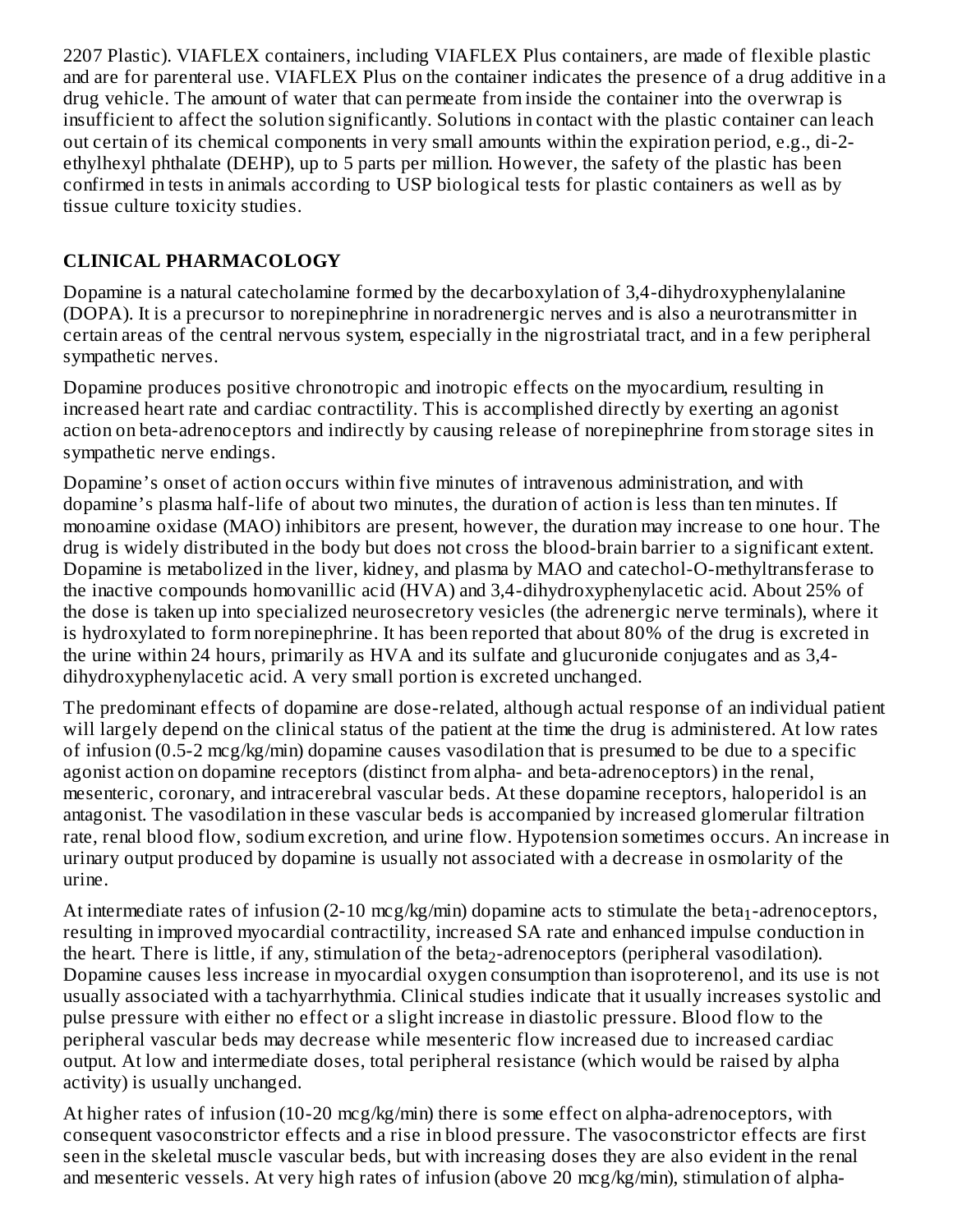adrenoceptors predominates and vasoconstriction may compromise the circulation of the limbs and override the dopaminergic effects of dopamine, reversing renal dilation and natriuresis.

Dextrose provides a source of calories. Dextrose is readily metabolized, may decrease losses of body protein and nitrogen, promotes glycogen deposition and decreases or prevents ketosis if sufficient doses are provided.

# **INDICATIONS AND USAGE**

Dopamine hydrochloride is indicated for the correction of hemodynamic imbalances present in the shock syndrome due to myocardial infarctions, trauma, endotoxic septicemia, open heart surgery, renal failure and chronic cardiac decompensation as in congestive failure.

Where appropriate, restoration of blood volume with a suitable plasma expander or whole blood should be instituted or completed prior to administration of dopamine hydrochloride.

Patients most likely to respond adequately to dopamine hydrochloride are those in whom physiological parameters, such as urine flow, myocardial function and blood pressure have not undergone profound deterioration. Reports indicate that the shorter the time interval between onset of signs and symptoms and initiation of therapy with volume correction and dopamine hydrochloride, the better the prognosis.

## **Poor Perfusion of Vital Organs**

Urine flow appears to be one of the better diagnostic signs by which adequacy of vital organ perfusion can be monitored. Nevertheless, the physician should also observe the patient for signs of reversal of confusion or comatose condition. Loss of pallor, increase in toe temperature and/or adequacy of nail bed capillary filling may also be used as indices of adequate dosage. Reported studies indicate that when dopamine hydrochloride is administered before urine flow has diminished to levels of approximately 0.3 mL/minute, prognosis is more favorable. Nevertheless, in a number of oliguric or anuric patients, administration of dopamine hydrochloride has resulted in an increase in urine flow which in some cases reached normal levels. Dopamine hydrochloride may also increase urine flow in patients whose output is within normal limits and thus may be of value in reducing the degree of preexisting fluid accumulation. It should be noted that at doses above those optimal for the individual patient, urine flow may decrease, necessitating reduction of dosage. Concurrent administration of dopamine hydrochloride and diuretic agents may produce an additive or potentiating effect.

## **Low Cardiac Output**

Increased cardiac output is related to dopamine hydrochloride's direct inotropic effect on the myocardium. Increased cardiac output at low or moderate doses appears to be related to a favorable prognosis. Increase in cardiac output has been associated with either static or decreased systemic vascular resistance (SVR). Static or decreased SVR associated with low or moderate increments in cardiac output is believed to be a reflection of differential effects on specific vascular beds with increased resistance in peripheral beds (e.g., femoral) and concomitant decreases in mesenteric and renal vascular beds. Redistribution of blood flow parallels these changes so that an increase in cardiac output is accompanied by an increase in mesenteric and renal blood flow. In many instances the renal fraction of the total cardiac output has been found to increase. Increase in cardiac output produced by dopamine hydrochloride is not associated with substantial decreases in systemic vascular resistance as may occur with isoproterenol.

## **Hypotension**

Hypotension due to inadequate cardiac output can be managed by administration of low to moderate doses of dopamine hydrochloride, which have little effect on SVR. At high therapeutic doses, dopamine hydrochloride's alpha-adrenergic activity becomes more prominent and thus may correct hypotension due to diminished SVR. As in the case of other circulatory decompensation states, prognosis is better in patients whose blood pressure and urine flow have not undergone profound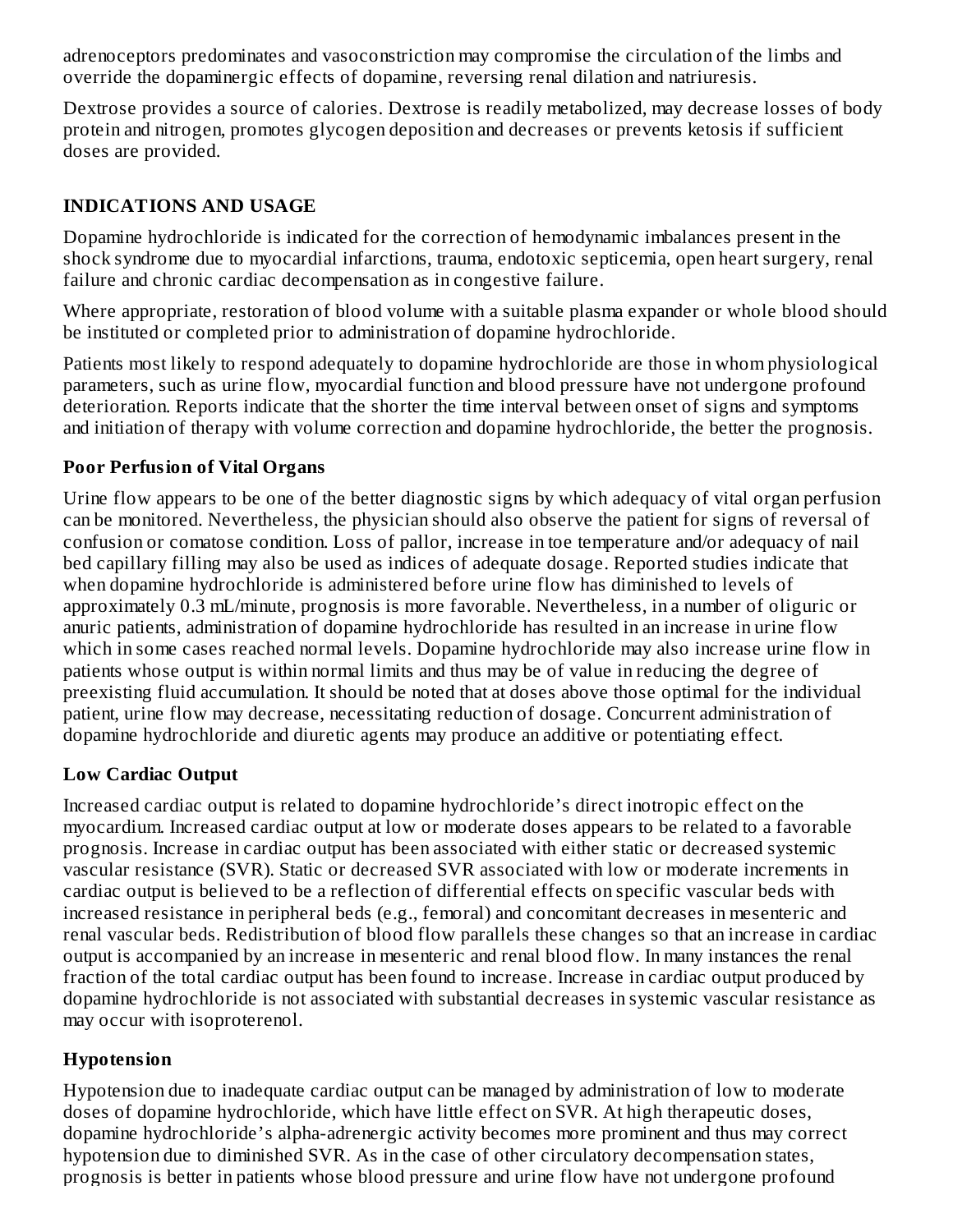deterioration. Therefore, it is suggested that the physician administer dopamine hydrochloride as soon as a definite trend toward decreased systolic and diastolic pressure becomes evident.

# **CONTRAINDICATIONS**

Dopamine hydrochloride should not be used in patients with pheochromocytoma.

Dopamine hydrochloride should not be administered in the presence of uncorrected tachyarrhythmias or ventricular fibrillation.

Solutions containing dextrose may be contraindicated in patients with known allergy to corn or corn products.

## **WARNINGS**

Patients who have been treated with monoamine oxidase (MAO) inhibitors prior to the administration of dopamine hydrochloride will require substantially reduced dosage. See Drug Interactions, below.

Evidence is inadequate for fully defining proper dosage and limitations for use in children.

Contains sodium bisulfite, a sulfite that may cause allergic-type reactions including anaphylactic symptoms and life-threatening or less severe asthmatic episodes in certain susceptible people. The overall prevalence of sulfite sensitivity in the general population is unknown and probably low. Sulfite sensitivity is seen more frequently in asthmatic than in nonasthmatic people.

Do **not** add Dopamine Hydrochloride and 5% Dextrose Injection, USP to any alkaline diluent solution since dopamine hydrochloride is inactivated in alkaline solution.

Solutions containing dextrose should not be administered through the same administration set as blood, as this may result in pseudoagglutination or hemolysis.

The intravenous administration of solutions may cause fluid overloading resulting in dilution of serum electrolyte concentrations, overhydration, congested states or pulmonary edema.

Excess administration of potassium-free solutions may result in significant hypokalemia.

## **PRECAUTIONS**

#### **General**

Avoid bolus administration of dopamine hydrochloride. See DOSAGE AND ADMINISTRATION.

## **Avoid Hypovolemia**

Prior to treatment with dopamine hydrochloride, hypovolemia should be fully corrected, if possible, with either whole blood, plasma, or plasma expanders as indicated. Monitoring of central venous pressure or left ventricular filling pressure may be helpful in detecting and treating hypovolemia.

## **Hypoxia, Hypercapnia, Acidosis**

These conditions, which may also reduce the effectiveness and/or increase the incidence of adverse effects of dopamine, must be identified and corrected prior to, and concurrently with, administration of dopamine HCl.

## **Ventricular Arrhythmias**

If an increased number of ectopic beats is observed, the dose should be reduced if possible.

## **Decreas ed Puls e Pressure**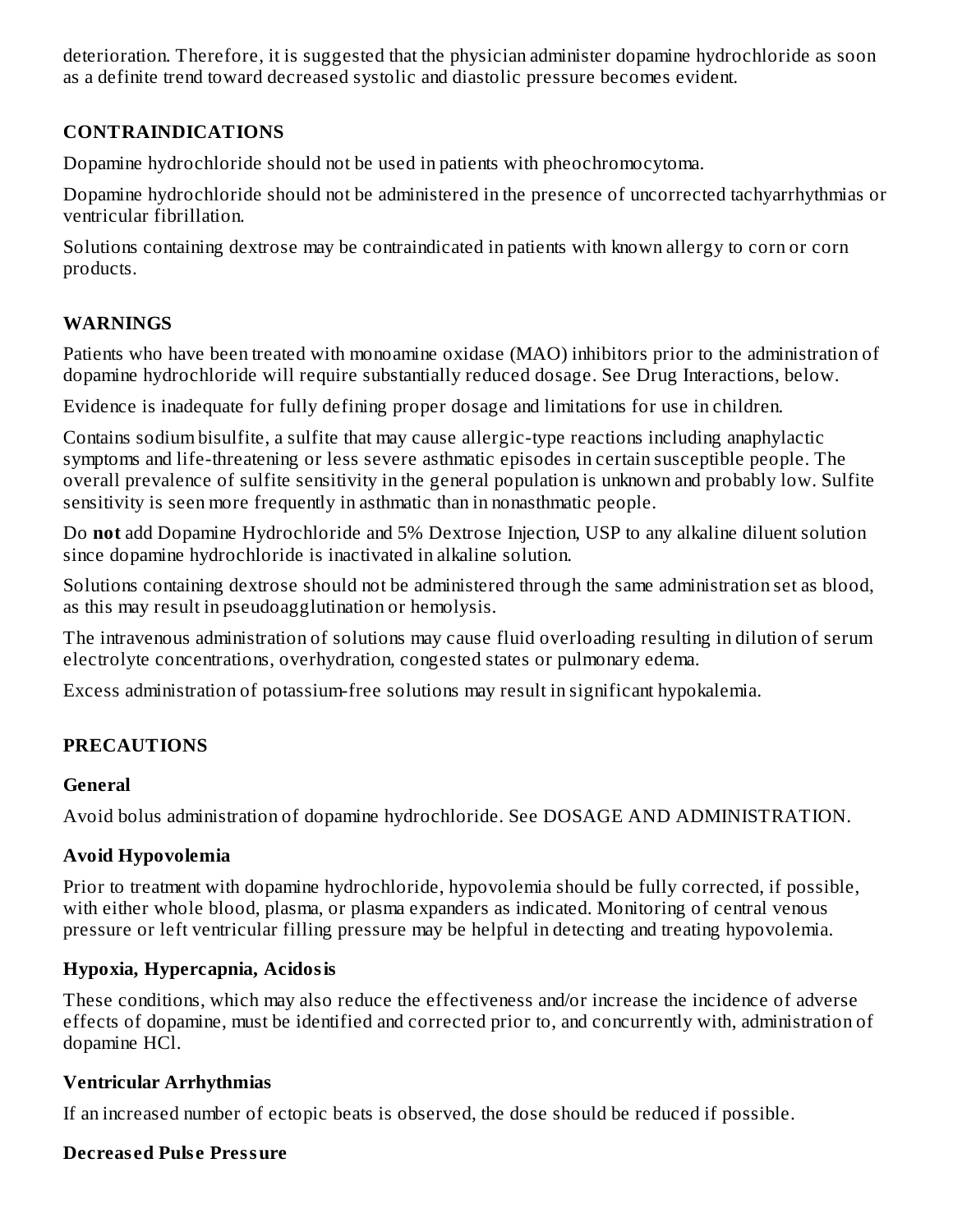If a disproportionate rise in the diastolic pressure (i.e., marked decrease in the pulse pressure) is observed in patients receiving dopamine hydrochloride, the infusion rate should be decreased and the patient observed carefully for further evidence of predominant vasoconstrictor activity, unless such an effect is desired.

# **Hypotension**

At lower infusion rates, if hypotension occurs, the infusion rate should be rapidly increased until adequate blood pressure is obtained. If hypotension persists, dopamine HCl should be discontinued and a more potent vasoconstrictor agent such as norepinephrine should be administered.

# **Occlusive Vas cular Dis eas e**

Patients with a history of occlusive vascular disease (for example, atherosclerosis, arterial embolism, Raynaud's disease, cold injury, diabetic endarteritis and Buerger's disease) should be closely monitored for any changes in color or temperature of the skin in the extremities. If a change in skin color or temperature occurs and is thought to be the result of compromised circulation to the extremities, the benefits of continued dopamine hydrochloride infusion should be weighed against the risk of possible necrosis. This condition may be reversed by either decreasing the rate or discontinuing the infusion.

# **Extravasation**

Dopamine Hydrochloride and 5% Dextrose Injection, USP should be infused into a large vein whenever possible to prevent the possibility of extravasation into tissue adjacent to the infusion site. Extravasation may cause necrosis and sloughing of surrounding tissue. Large veins of the antecubital fossa are preferred to veins in the dorsum of the hand or ankle. Less suitable infusion sites should be used only if the patient's condition requires immediate attention. The physician should switch to more suitable sites as rapidly as possible. The infusion site should be continuously monitored for free flow.

# **IMPORTANT - Antidote for Peripheral Is chemia**

To prevent sloughing and necrosis in ischemic areas, the area should be infiltrated as soon as possible with 10 to 15 mL of 0.9% Sodium Chloride Injection, USP containing from 5 to 10 mg phentolamine, an adrenergic blocking agent. A syringe with a fine hypodermic needle should be used and the solution liberally infiltrated throughout the ischemic area. Sympathetic blockage with phentolamine causes immediate and conspicuous local hyperemic changes if the area is infiltrated within 12 hours. Therefore, phentolamine should be given as soon as possible after the extravasation is noted.

# **Weaning**

When discontinuing the infusion, it may be necessary to gradually decrease the dose of dopamine HCl while expanding blood volume with IV fluids, since sudden cessation may result in marked hypotension.

# **Careful Monitoring Required**

Close monitoring of the following indices - urine flow, cardiac output and blood pressure - during dopamine hydrochloride infusion is necessary as in the case of any adrenergic agent.

Solutions containing dextrose should be used with caution in patients with known subclinical or overt diabetes mellitus.

Do not administer unless solution is clear and seal is intact.

If administration is controlled by a pumping device, care must be taken to discontinue pumping action before the container runs dry or air embolism may result.

# **Laboratory Tests**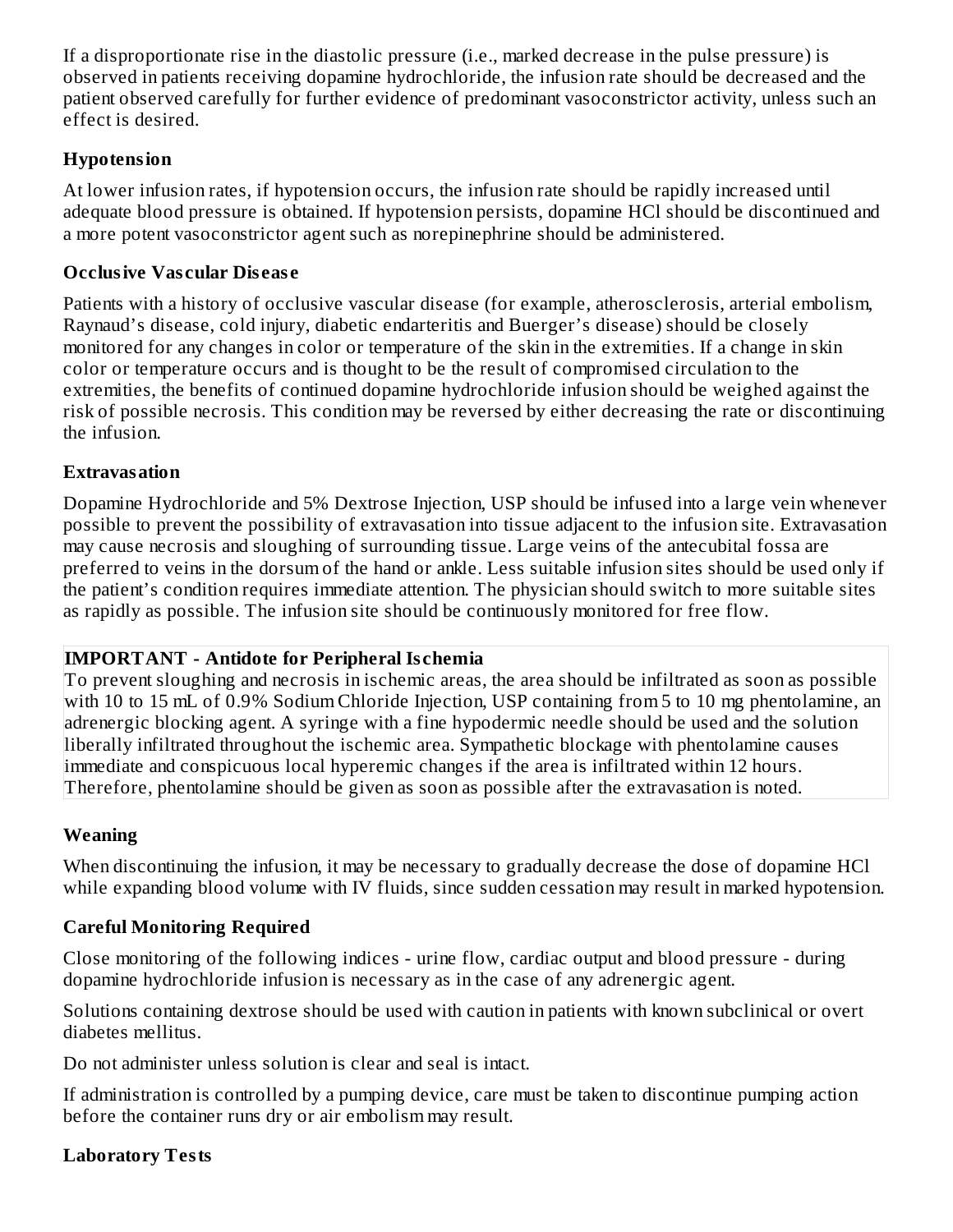Clinical evaluation and periodic laboratory determinations are necessary to monitor changes in fluid balance, electrolyte concentrations and acid base balance during prolonged parenteral therapy or whenever the condition of the patient warrants such evaluation.

# **Drug Interactions**

Cyclopropane or halogenated hydrocarbon anesthetics increase cardiac autonomic irritability and may sensitize the myocardium to the action of certain intravenously administered catecholamines, such as dopamine. This interaction appears to be related both to pressor activity and to the beta-adrenergic stimulating properties of these catecholamines, and may produce ventricular arrhythmias. Therefore, EXTREME CAUTION should be exercised when administering dopamine HCl to patients receiving cyclopropane or halogenated hydrocarbon anesthetics. Results of studies in animals indicate that dopamine-induced ventricular arrhythmias during anesthesia can be reversed by propranolol.

Because dopamine is metabolized by monoamine oxidase (MAO), inhibition of this enzyme prolongs and potentiates the effect of dopamine. Patients who have been treated with MAO inhibitors within two to three weeks prior to the administration of dopamine should receive initial doses of dopamine hydrochloride no greater than one-tenth (1/10) of the usual dose.

Concurrent administration of low-dose dopamine HCl and diuretic agents may produce an additive or potentiating effect on urine flow.

Tricyclic antidepressants may potentiate the cardiovascular effects of adrenergic agents.

Cardiac effects of dopamine are antagonized by beta-adrenergic blocking agents, such as propranolol and metoprolol. The peripheral vasoconstriction caused by high doses of dopamine HCl is antagonized by alpha-adrenergic blocking agents. Dopamine-induced renal and mesenteric vasodilation is not antagonized by either alpha- or beta-adrenergic blocking agents.

Butyrophenones (such as haloperidol) and phenothiazines can suppress the dopaminergic renal and mesenteric vasodilation induced with low-dose dopamine infusion.

The concomitant use of vasopressors, vasoconstrictor agents (such as ergonovine) and some oxytocic drugs may result in severe hypertension.

Administration of phenytoin to patients receiving dopamine HCl has been reported to lead to hypotension and bradycardia. It is suggested that in patients receiving dopamine HCl, alternatives to phenytoin should be considered if anticonvulsant therapy is needed.

# **Carcinogenesis, Mutagenesis, Impairment of Fertility**

Long term animal studies have not been performed to evaluate the carcinogenic potential of dopamine HCl.

Dopamine HCl at doses approaching maximal solubility showed no clear genotoxic potential in the Ames test. Although there was a reproducible dose-dependent increase in the number of revertant colonies with strains TA100 and TA98, both with and without metabolic activation, the small increase was considered inconclusive evidence of mutagenicity. In the  $L5178YTK \pm$  mouse lymphoma assay, dopamine HCl at the highest concentrations used of 750 μg/ml without metabolic activation, and 3000 μg/ml with activation, was toxic and associated with increases in mutant frequencies when compared to untreated and solvent controls; at the lower concentrations no increases over controls were noted.

No clear evidence of clastogenic potential was reported in the in vivo mouse or male rat bone marrow micronucleus test when the animals were treated intravenously with up to 224 mg/kg and 30 mg/kg of dopamine HCl, respectively.

# **Pregnancy**

Teratogenic Effects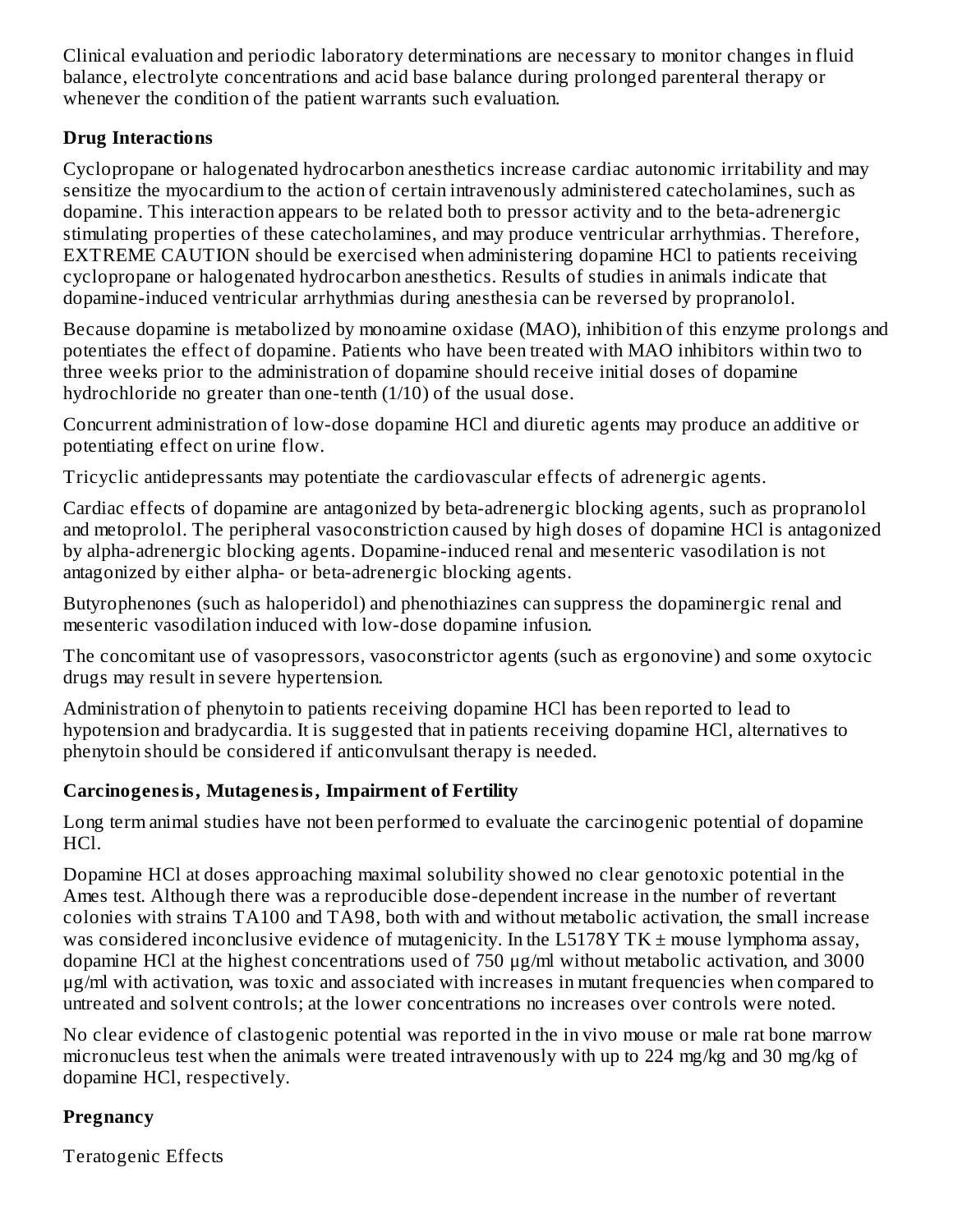Teratogenicity studies in rats and rabbits at dopamine HCl dosages up to 6 mg/kg/day intravenously during organogenesis produced no detectable teratogenic or embryotoxic effects, although maternal toxicity consisting of mortalities, decreased body weight gain, and pharmacotoxic signs were observed in rats. In a published study, dopamine HCl administered at 10 mg/kg subcutaneously for 30 days, markedly prolonged metestrus and increased mean pituitary and ovary weights in female rats. Similar administration to pregnant rats throughout gestation or for 5 days starting on gestation day 10 or 15 resulted in decreased body weight gains, increased mortalities and slight increases in cataract formation among the offspring. There are no adequate and well-controlled studies in pregnant women, and it is not known if dopamine HCl crosses the placental barrier. Dopamine HCl should be used during pregnancy only if the potential benefit justifies the potential risk to the fetus.

## **Labor and Delivery**

In obstetrics, if vasopressor drugs are used to correct hypotension or are added to a local anesthetic solution the interaction with some oxytocic drugs may cause severe hypertension.

# **Nursing Mothers**

It is not known whether dopamine hydrochloride is excreted in human milk. Because many drugs are excreted in human milk, caution should be exercised when dopamine hydrochloride is administered to a nursing woman.

# **Pediatric Us e**

Safety and effectiveness in children have not been established. The clearance of dopamine is affected by age (as much as 2 fold greater in children under 2 years of age), renal and hepatic function (decreasing by 2 fold in the presence of either). In younger children, particularly neonates, clearance is highly variable. Newborn infants may be more sensitive to the vasoconstrictive effects of dopamine.

The most consistent effects of dopamine in 57 publications (between the years 1966 through 1997) were increases in systolic and mean arterial pressure. Renal function was variably affected, except that in a single publication renal function was preserved in the face of treatment with indomethacin. No consistent effect on heart rate was described. Because of the variability of clearance, especially in the neonate and newborn, low doses of dopamine and slow deliberate titration should be employed (see DOSAGE and ADMINISTRATION).

## **Geriatric Us e**

Clinical studies of dopamine injection did not include sufficient numbers of subjects aged 65 and over to determine whether they respond differently from younger subjects. Other reported clinical experience has not identified differences in responses between the elderly and younger patients. In general, dose selection for an elderly patient should be cautious, usually starting at the low end of the dosing range, reflecting the greater frequency of decreased hepatic, renal, or cardiac function, and of concomitant disease or other drug therapy.

## **ADVERSE REACTIONS**

The following adverse reactions have been observed, but there are not enough data to support an estimate of their frequency.

## **Cardiovas cular System**

ventricular arrhythmia atrial fibrillation ectopic beats tachycardia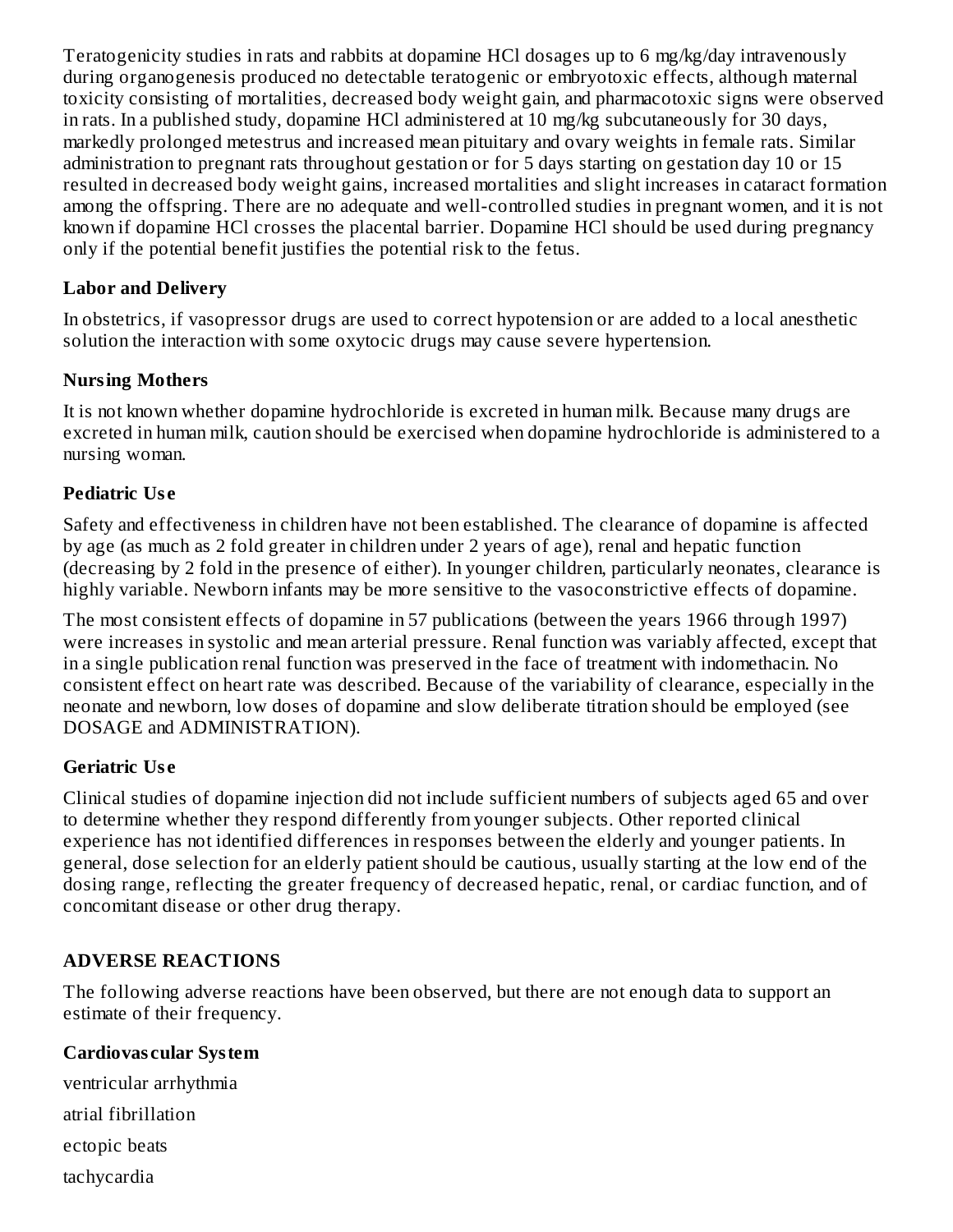anginal pain

palpitation

cardiac conduction abnormalities

widened QRS complex

bradycardia

hypotension

hypertension

vasoconstriction

## **Respiratory System**

dyspnea

**Gastrointestinal System**

nausea

vomiting

**Metabolic/Nutritional System**

azotemia

**Central Nervous System**

headache

anxiety

## **Dermatological System**

piloerection

## **Other**

Gangrene of the extremities has occurred when high doses were administered for prolonged periods or in patients with occlusive vascular disease receiving low doses of dopamine HCl.

# **OVERDOSAGE**

In case of accidental overdosage, as evidenced by excessive blood pressure elevation, reduce rate of administration or temporarily discontinue dopamine hydrochloride until patient's condition stabilizes. Since dopamine hydrochloride's duration of action is quite short, no additional remedial measures are usually necessary. If these measures fail to stabilize the patient's condition, use of the short-acting alpha-adrenergic blocking agent, phentolamine, should be considered.

# **DOSAGE AND ADMINISTRATION**

## **Rate of Administration**

Dopamine Hydrochloride and 5% Dextrose Injection, USP is administered intravenously through a suitable intravenous catheter or needle. An IV drip chamber or other suitable metering device is essential for controlling the rate of flow in drops/minute. Each patient must be individually titrated to the desired hemodynamic and/or renal response with dopamine hydrochloride. In titrating to the desired increase in systolic blood pressure, the optimum dosage rate for renal response may be exceeded, thus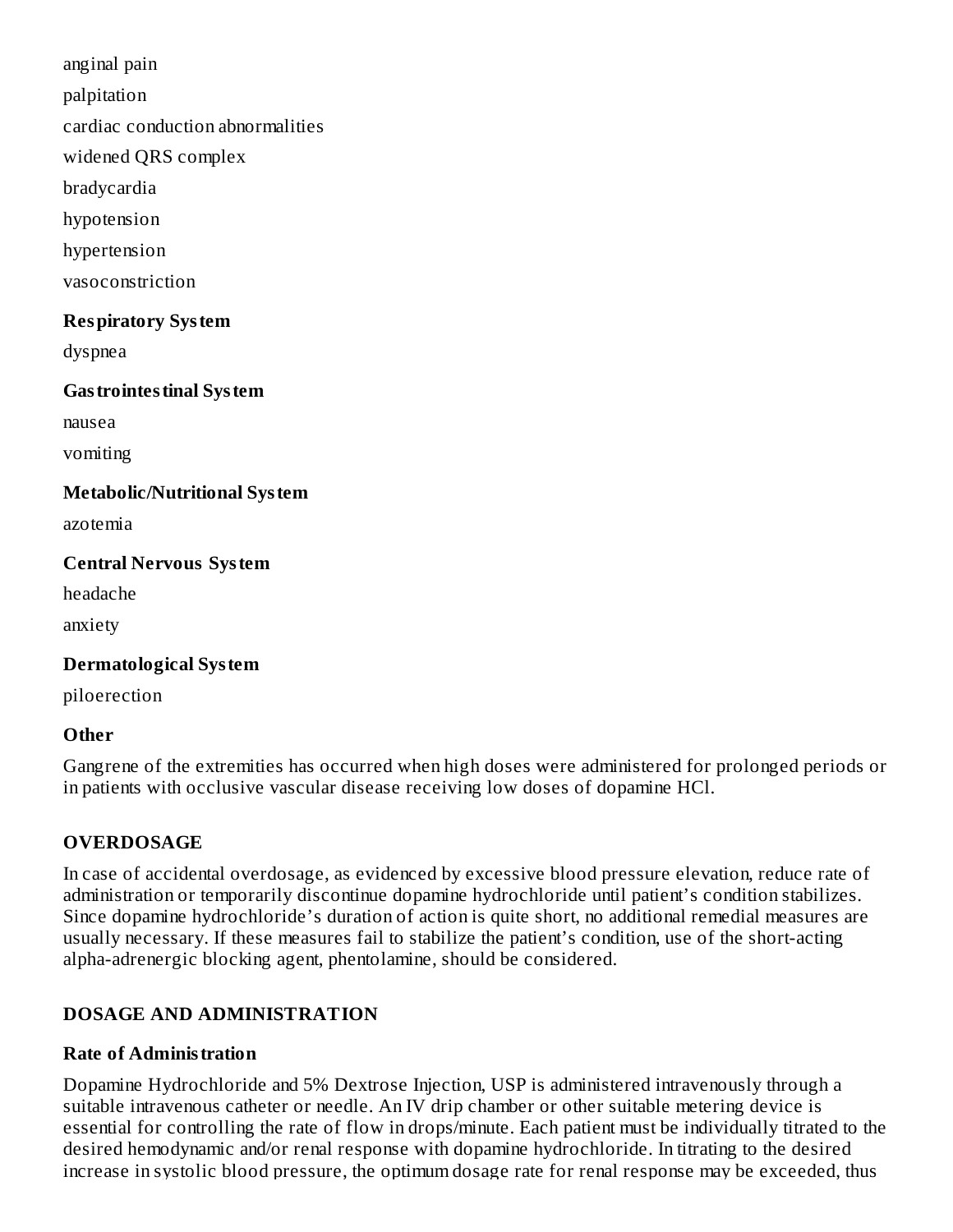necessitating a reduction in rate after the hemodynamic condition is stabilized.

Administration of dopamine hydrochloride at rates greater than 50 mcg/kg/min has safely been used in advanced circulatory decompensation states. If unnecessary fluid expansion is of concern, use of a more concentrated solution may be preferred over increasing the flow rate of a less concentrated solution.

# **Suggested Regimen**

- 1. When appropriate, increase blood volume with whole blood, plasma, or plasma expanders until central venous pressure is 10 to 15 cm H2O or pulmonary wedge pressure is 14 to 18 mm Hg.
- 2. Begin infusion of Dopamine Hydrochloride and 5% Dextrose Injection, USP at doses of 2 to 5 mcg/kg/min in patients who are likely to respond to modest increments of heart force and renal perfusion.

In more seriously ill patients, begin administration of Dopamine Hydrochloride and 5% Dextrose Injection, USP at rates of 5 mcg/kg/min and increase gradually using 5 to 10 mcg/kg/min increments up to a rate of 20 to 50 mcg/kg/min as needed. If rates in excess of 50 mcg/kg/min are required, it is suggested that urine output be checked frequently. Should urine flow begin to decrease in the absence of hypotension, reduction of dopamine hydrochloride dosage should be considered. Reports have shown that more than 50% of the patients were satisfactorily maintained on doses of dopamine hydrochloride administered at rates of less than 20 mcg/kg/min. In patients who do not respond to these doses with adequate arterial pressures or urine flow, additional increments of dopamine hydrochloride may be given in an effort to produce an appropriate arterial pressure and central perfusion.

- 3. Treatment of all patients requires constant evaluation of therapy in terms of blood volume, augmentation of myocardial contractility and distribution of peripheral perfusion. Dosage of dopamine hydrochloride should be adjusted according to the patient's response, with particular attention to diminution of established urine flow rate, increasing tachycardia or development of new dysrhythmias as indices for decreasing or temporarily suspending the dosage.
- 4. As with all potent intravenously administered drugs, care should be taken to control the rate of administration so as to avoid inadvertent administration of a bolus of drug.

Parenteral drug products should be inspected visually for particulate matter and discoloration prior to administration, whenever solution and container permit.

Do not use Dopamine Hydrochloride and 5% Dextrose Injection, USP if darker than slightly yellow or discolored in any other way.

All injections in VIAFLEX Plus plastic containers are intended for intravenous administration using sterile equipment.

# **Drug additives should not be made to Dopamine Hydrochloride and 5% Dextros e Injection, USP.**

# **Pediatric Dosing and Administration**

In publications, the most common starting doses were 1-5 micrograms/kilograms/minute. **Particularly in neonates, such low dos es require considerable dilution of this product; careful consideration should be given to the us e of this product in such circumstances.** Dosing increments that were reported ranged from 2.5 to 5.0 micrograms/kilogram/minute. Usual maximum doses were 15-20 micrograms/kilogram/minute, with occasional use as great as 50 micrograms/kilogram/minute. The time course of dopamine kinetics is poorly defined. Increasing infusion rates (or dose) should be approached cautiously and only after it is apparent that hemodynamics (mainly systolic blood pressure) have stabilized with respect to the current dose and/or rate of infusion.

There have been occasional reports of vasospastic events when dopamine was infused through umbilical vessels. Due caution should be exercised if infusion of dopamine through umbilical vessels becomes necessary.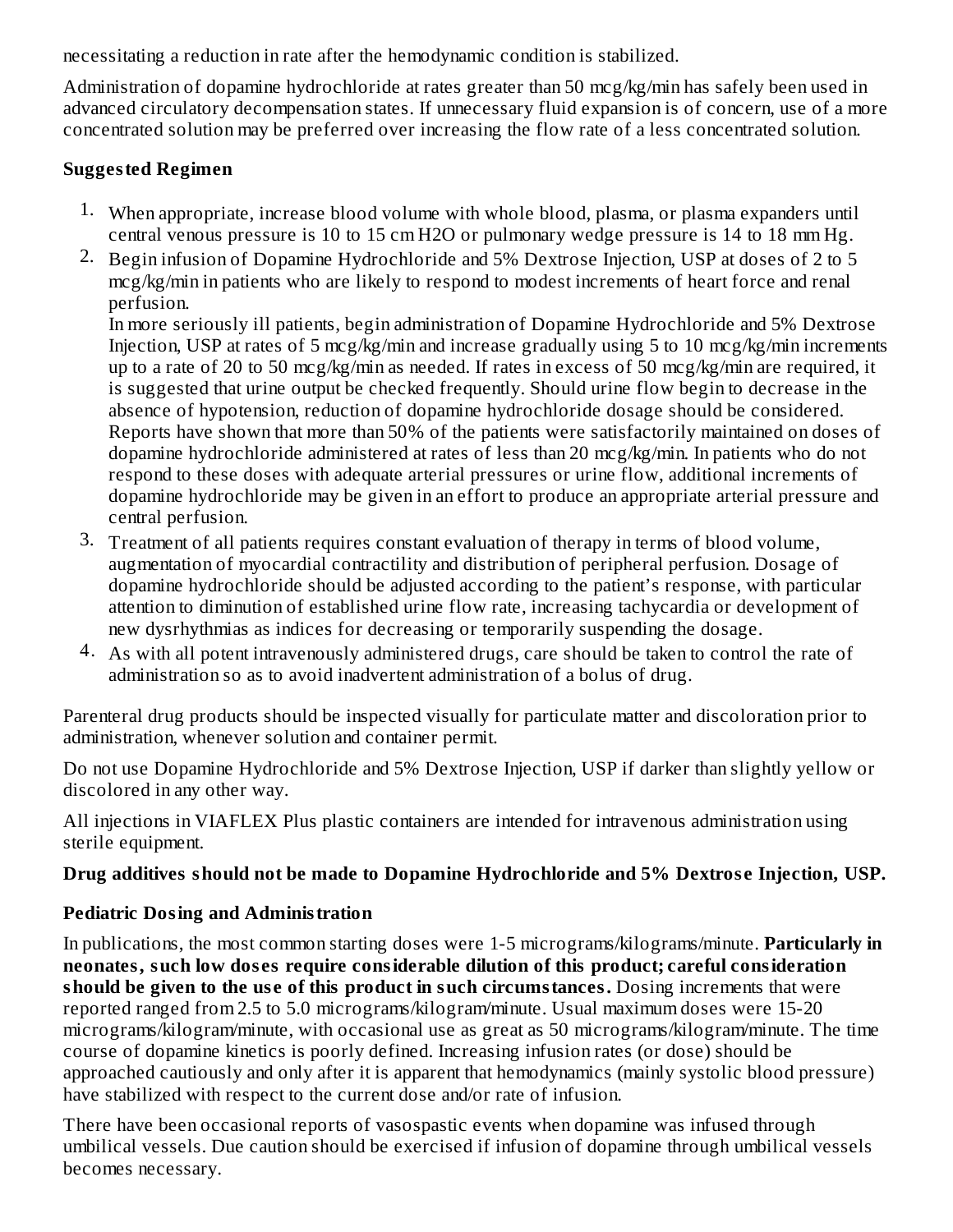#### **HOW SUPPLIED**

| Code   | Size (mL) | mcg/mL | NDC.         |  |
|--------|-----------|--------|--------------|--|
| 2B0832 | 250       | 800    | 0338-1005-02 |  |
| 2B0842 | 250       | 1600   | 0338-1007-02 |  |
| 2B0833 | 500       | 800    | 0338-1005-03 |  |
| 2B0846 | 250       | 3200   | 0338-1009-02 |  |
| 2B0843 | 500       | 1600   | 0338-1007-03 |  |
|        |           |        |              |  |

Exposure of pharmaceutical products to heat should be minimized. Avoid excessive heat. Protect from freezing. It is recommended the product be stored at room temperature (25°C); brief exposure up to 40°C does not adversely affect the product.

Avoid contact with alkalies (including sodium bicarbonate), oxidizing agents or iron salts.

NOTE - Do not use the injection if it is darker than slightly yellow or discolored in any other way.

#### **DIRECTIONS FOR USE OF VIAFLEX PLUS PLASTIC CONTAINER**

The overwrap is a moisture and oxygen barrier. Do not remove unit from overwrap until ready for use. A sulfur dioxide odor may occur upon removal of the product from the overwrap container. The sulfur dioxide odor from Dopamine Injection does not pose risk to the clinician or patient using the product.

#### **To open**

Tear overwrap down side at notch and remove solution container. Some opacity of the plastic due to moisture absorption during the sterilization process may be observed. This is normal and does not affect the solution quality or safety. The opacity will diminish gradually. Check for minute leaks by squeezing inner bag firmly. If leaks are found, discard solution as sterility may be impaired.

## **PREPARATION FOR ADMINISTRATION**

Visually inspect the container. If the administration port protector is damaged, detached, or not present, discard container as solution path sterility may be impaired.

**Caution**: Do not use plastic containers in series connections. Such use could result in air embolism due to residual air being drawn from the primary container before administration of the fluid from the secondary container is completed.

- 1. Suspend container from eyelet support.
- 2. Remove plastic protector from administration port at bottom of container.
- 3. Attach administration set. Refer to complete directions accompanying set.

#### **Baxter Healthcare Corporation**

Deerfield, IL 60015 USA Printed in USA

Baxter and Viaflex are trademarks of Baxter International Inc.

07-19-77-228

Rev. July 2017

## **PACKAGE LABEL - PRINCIPAL DISPLAY PANEL**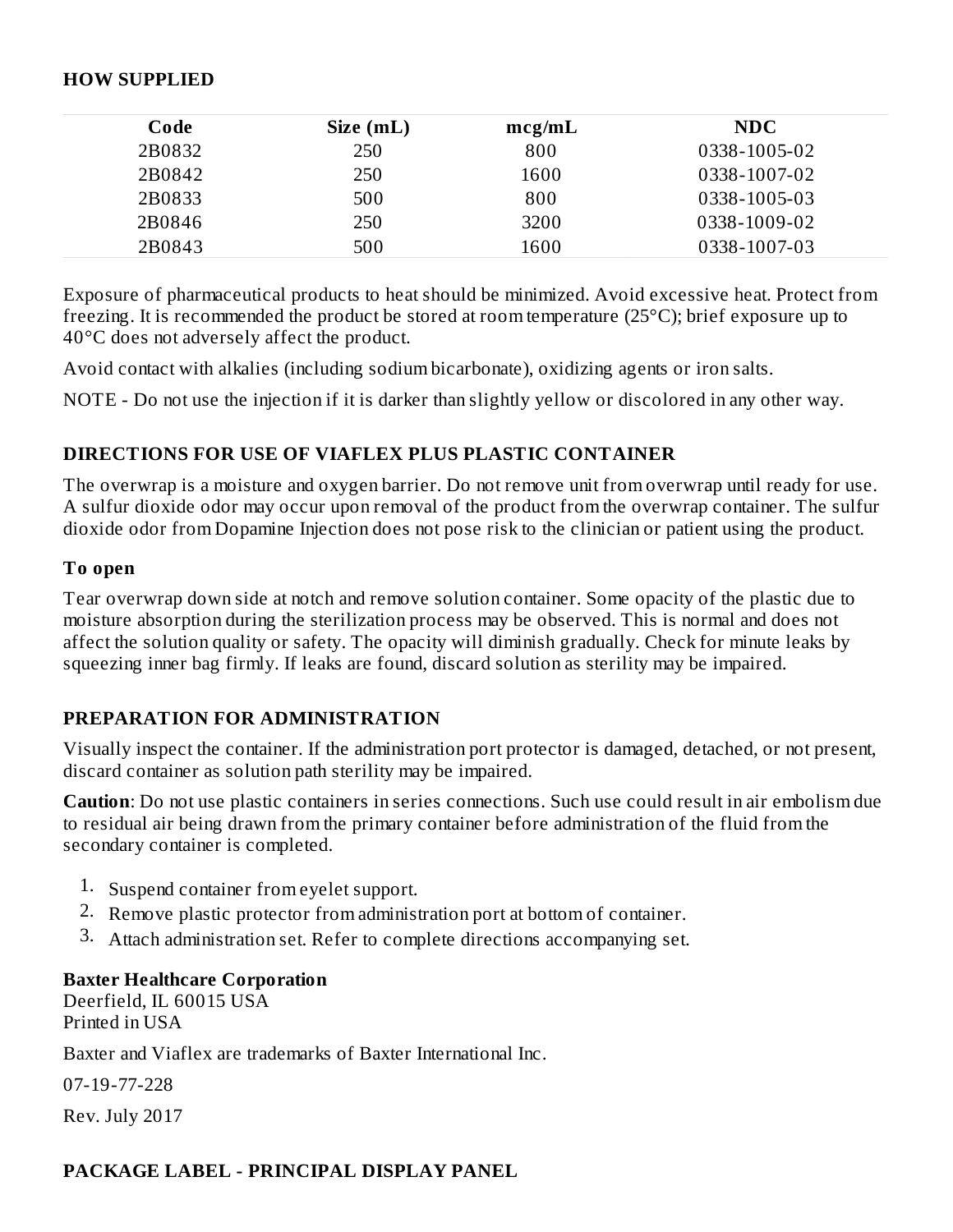EXP NDC 0338-1005-02 0Pamine H( Dopamine Hydrochloride and 5% Dextrose Injection USP 50  $200$  mg per 250 m 100 800 mcg/mL **250 mL STERILE SINGLE** DOSE CONTAINER EACH 100 150 **ML CONTAINS 80 Mg DOPAMINE HCI USP AND 5 G DEXTROSE HYDROUS USP 5 MEG/L SODIUM BISULFITE ADDED AS A STABILIZER** DH 3.5 (2.5 TO 4.5) OSMOLARITY 261 mOsmol/L (CALC) USUAL **DOSAGE SEE INSERT DO** 200 **NOT ADD SUPPLEMENTARY MEDICATION** STORE IN MOISTURE AND OXYGEN BARRIER OVERWRAP AT ROOM TEMPERATURE (77°F OR 25°C) UNTIL READY TO USE **Rx ONLY** 7) X 127 **USA** 07-25-00-1612 2B0832

**Container Label**

Container Label

LOT EXP

NDC 0338-1005-02

#### **DOPamine HCl**

Dopamine Hydrochloride and 5% Dextrose Injection USP

**200 mg per 250 mL (800 mcg/mL)**

*250 mL STERILE SINGLE DOSE CONTAINER*EACH 100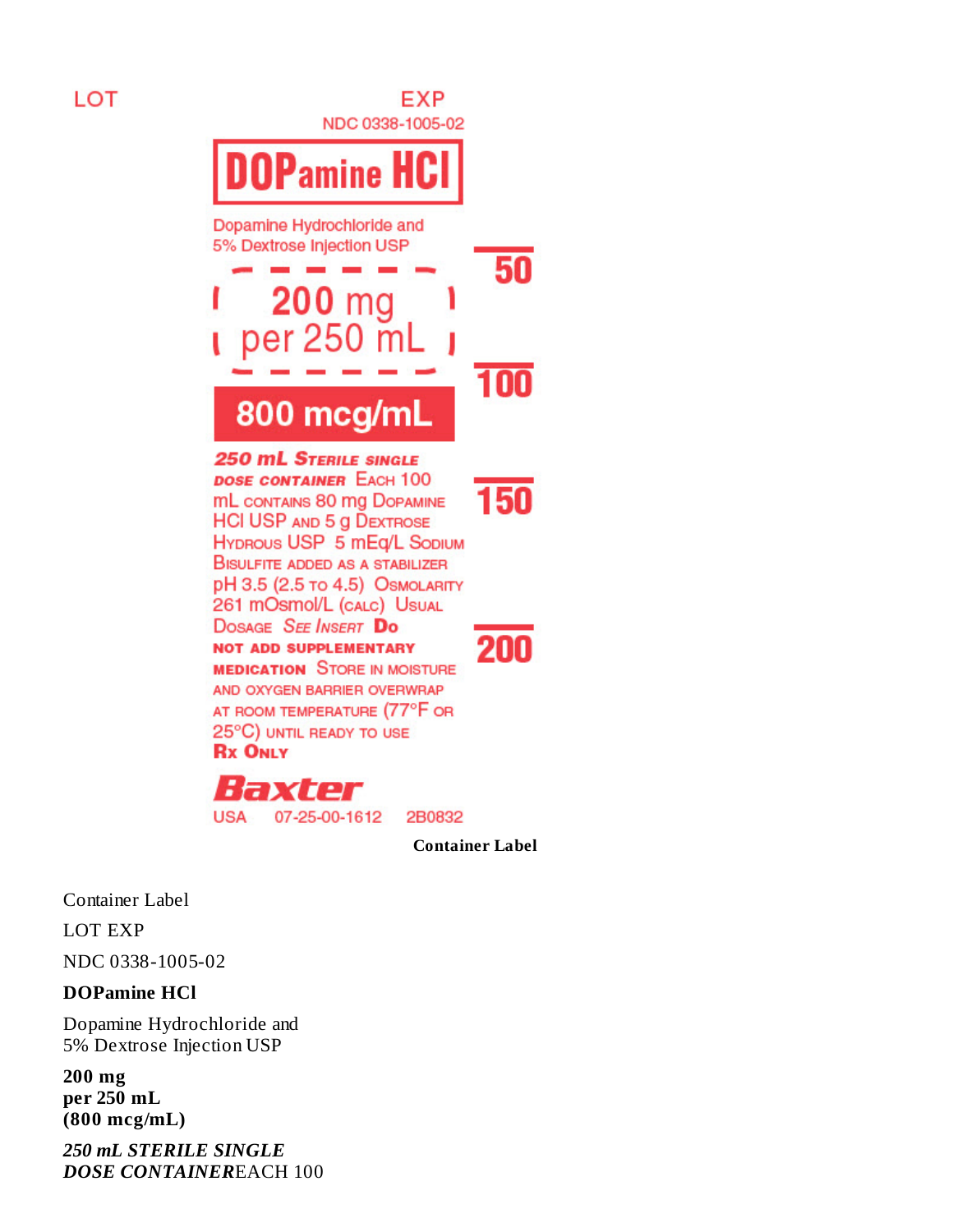mL CONTAINS 80 mg DOPAMINE HCl USP AND 5 g DEXTROSE HYDROUS USP 5 mEq/L SODIUM BISULFITE ADDED AS A STABILIZER pH 3.5 (2.5 TO 4.5) OSMOLARITY 261 mOsmol/L (CALC) USUAL DOSAGE *SEE INSERT* **DO NOT ADD SUPPLEMENTARY MEDICATION** STORE IN MOISTURE AND OXYGEN BARRIER OVERWRAP AT ROOM TEMPERATURE (77°F OR 25°C) UNTIL READY TO USE **RX ONLY**

#### *BAXTER Logo*

USA 07-25-00-1612 2B0832

| ٦<br>٠<br>۰.<br>$\sim$<br>. . |
|-------------------------------|
|                               |

100

150

200

Lot: T123456

Exp: JAN 9999

OTY: 18-250 mL NDC: 0338-1005-02 Code: 2B0832

DOPamine Hydrochloride and 5% Dextrose INJ, USP

200mg per 250mL



(01)50303381005028(17)990100(21)000000000008(10)T123456

(01)50303381005028 (17)990100 (21)000000000008 (10)T123456



08/12/16 04:57:43 PALIS#2

**Carton Label**

**Lot:T123456 Exp: JAN 9999 QTY: 18-250 mL Code: 2B0832 NDC: 0338-1005-02**

**DOPamine Hydrochloride and 5% Dextros e** INJ, USP 200 mg per 250mL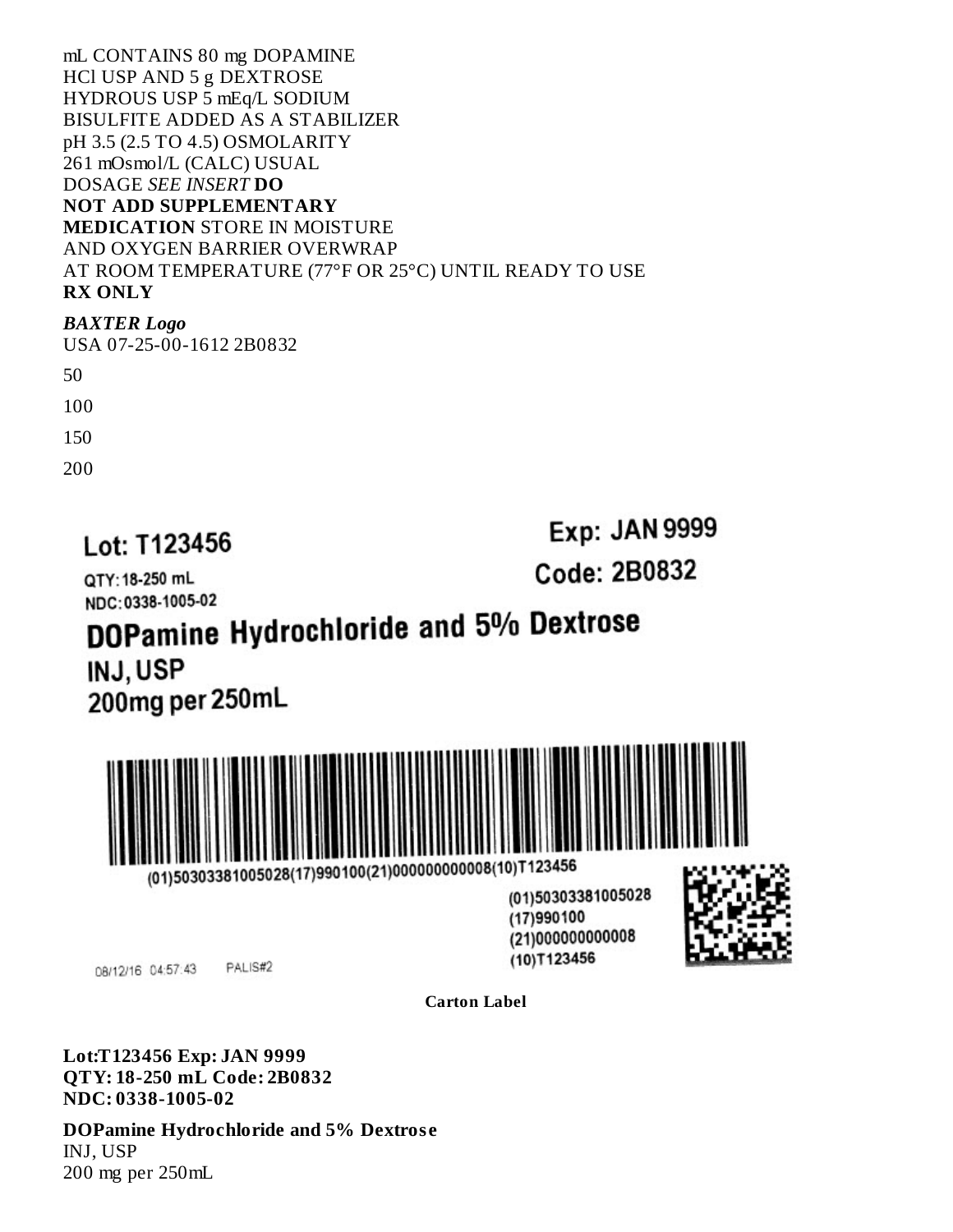## (01)50303381005028(17)990100(21)000000000008(10)T123456

08/12/16 04:57:43 PALIS#2

(01)50303381005028 (17)990100 (21)000000000008 (10)T123456



#### **Container Label**

Container Label LOT EXP NDC 0338-1007-02

# **DOPamine HCl**

Dopamine Hydrochloride and 5% Dextrose Injection USP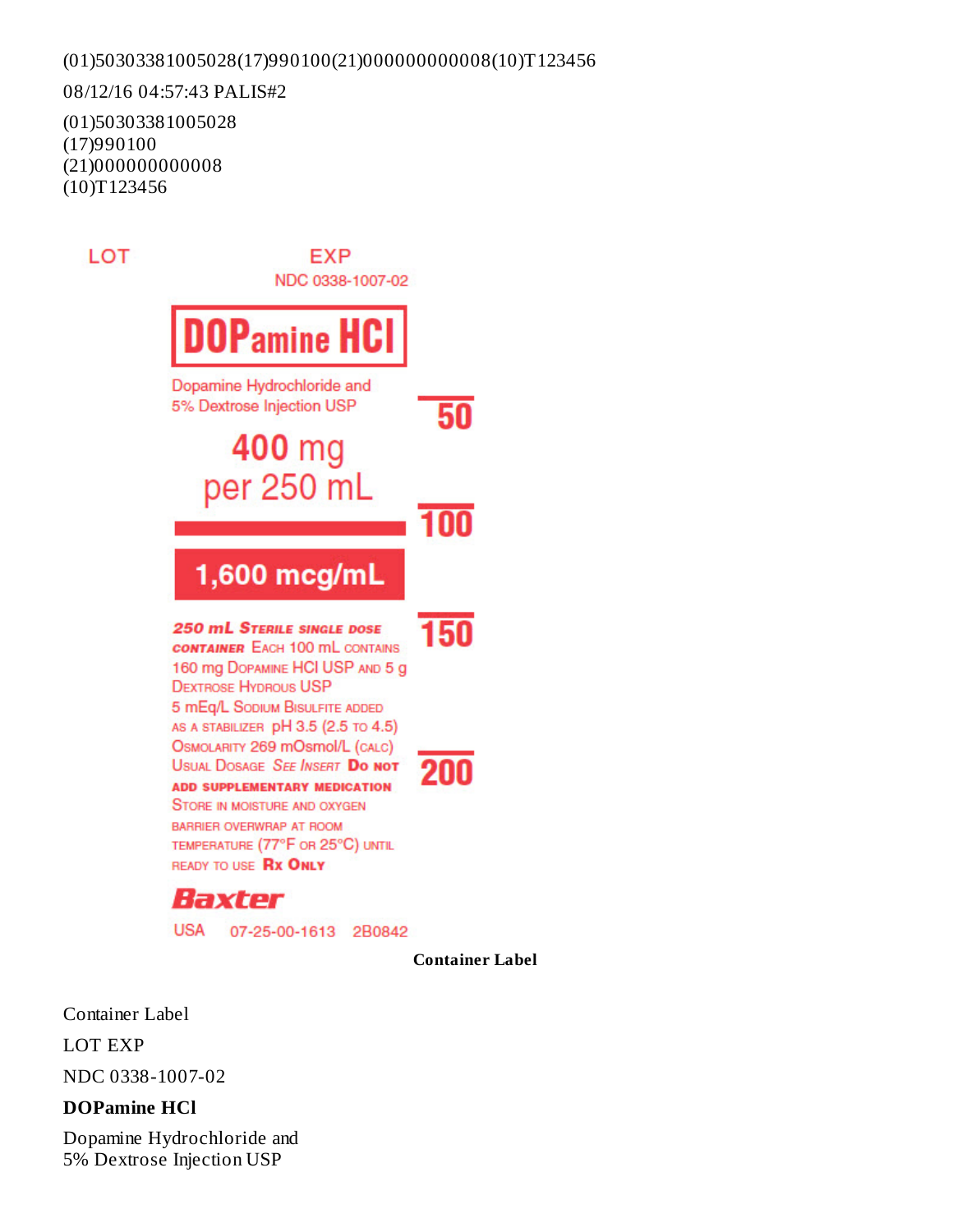**400 mg per 250 mL** (1,600 mcg/mL)

*250 mL STERILE SINGLE DOSE CONTAINER* EACH 100 mL CONTAINS 160 mg DOPAMINE HCl USP AND 5 g DEXTROSE HYDROUS USP 5 mEq/L SODIUM BISFULITE ADDED AS A STABILIZER pH 3.5 (2.5 TO 4.5) OSMOLARITY 269 mOsmol/L (CALC) USUAL DOSAGE *SEE INSERT***DO NOT ADD SUPPLEMENTARY MEDICATION** STORE IN MOISTURE AND OXYGEN BARRIER OVERWRAP AT ROOM TEMPERATURE (77°F or 25°C) UNTIL READY TO USE **Rx ONLY**

# *Baxter Logo*

USA 07-25-00-1613 2B0842

50

100

150

200

# Lot: T123456

Exp: JAN 9999

# QTY: 18-250 mL NDC: 0338-1007-02

Code: 2B0842

# DOPamine Hydrochloride and 5% Dextrose INJ, USP 400mg per 250mL



(01)50303381007022(17)990100(21)000000000008(10)T123456

08/12/16 05:00:30 PALIS#2

(01)50303381007022 (17)990100 (21)000000000008 (10)T123456



**Carton Label**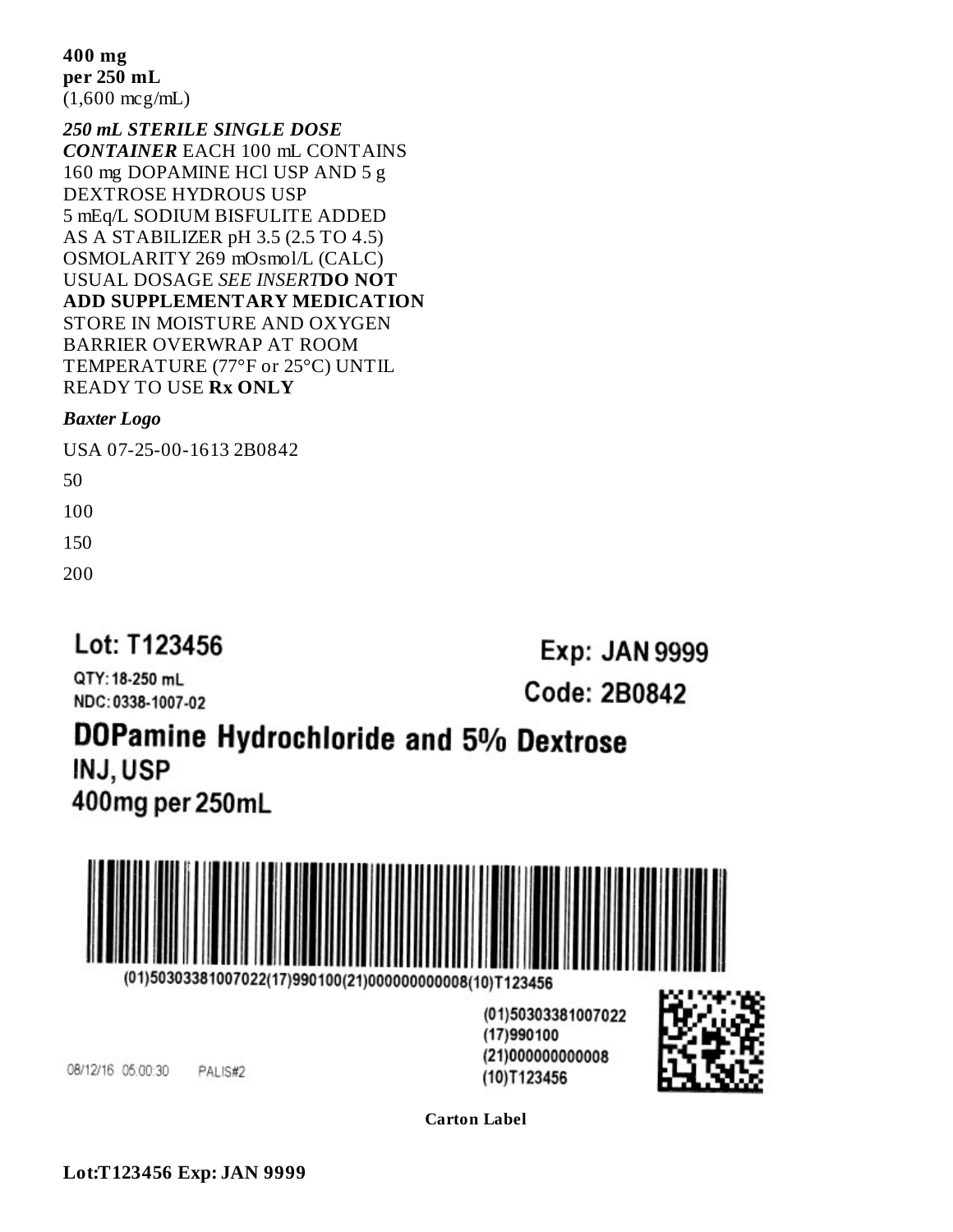**QTY: 18-250 mL Code: 2B0842 NDC: 0338-1007-02**

**DOPamine Hydrochloride and 5% Dextros e** INJ, USP 400 mg per 250mL

(01)50303381007022(17)990100(21)000000000008(10)T123456

08/12/16 05:00:30 PALIS#2

(01)50303381007022 (17)990100 (21)000000000008 (10)T123456



LOT EXP NDC 0338-1009-02

**DOPamine HCl**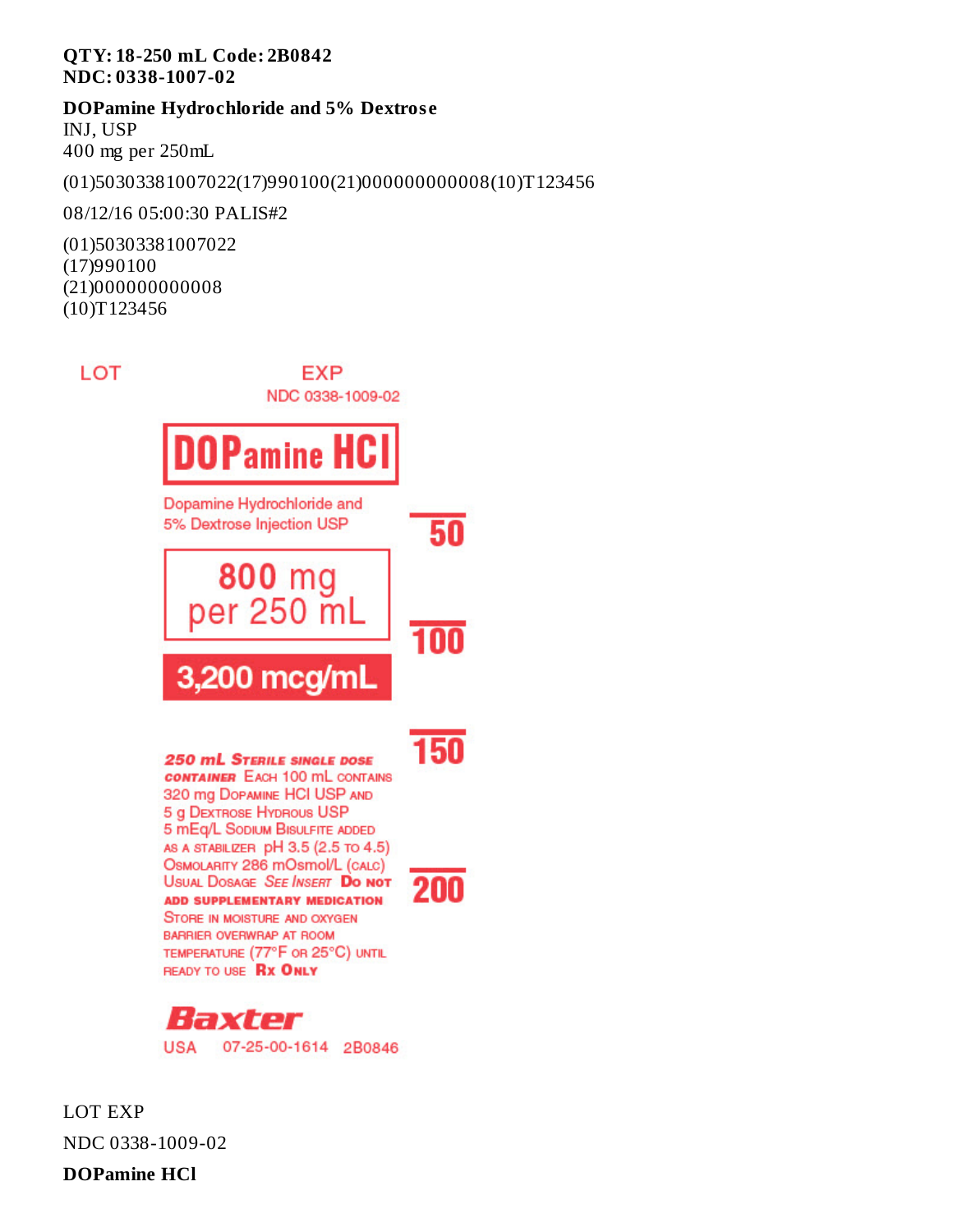Dopamine Hydrochloride and 5% Dextrose Injection USP

**800 mg per 250 mL** (3,200 mcg/mL)

#### *250 mL STERILE SINGLE DOSE CONTAINER* EACH 100 mL CONTAINS 320 mg DOPAMINE HCl USP AND 5 g DEXTROSE HYDROUS USP 5 mEq/L SODIUM BISFULITE ADDED AS A STABILIZER pH 3.5 (2.5 TO 4.5) OSMOLARITY 269 mOsmol/L (CALC) USUAL DOSAGE *SEE INSERT***DO NOT ADD SUPPLEMENTARY MEDICATION** STORE IN MOISTURE AND OXYGEN BARRIER OVERWRAP AT ROOM TEMPERATURE (77°F or 25°C) UNTIL READY TO USE **Rx ONLY**

# *Baxter Logo*

USA 07-25-00-1614 2B0846

| . .    |                  |
|--------|------------------|
| $\sim$ | ٠<br>÷<br>$\sim$ |

100

150

200

# Lot: T123456

Exp: JAN 9999

QTY: 18-250 mL NDC: 0338-1009-02

Code: 2B0846

# DOPamine Hydrochloride and 5% Dextrose INJ, USP

800mg per 250mL



(01)50303381009026(17)990100(21)000000000024(10)T123456

(01)50303381009026 (17)990100 (21)000000000024 (10)T123456



08/12/16 05:03:07 PALIS#2

**Carton Label**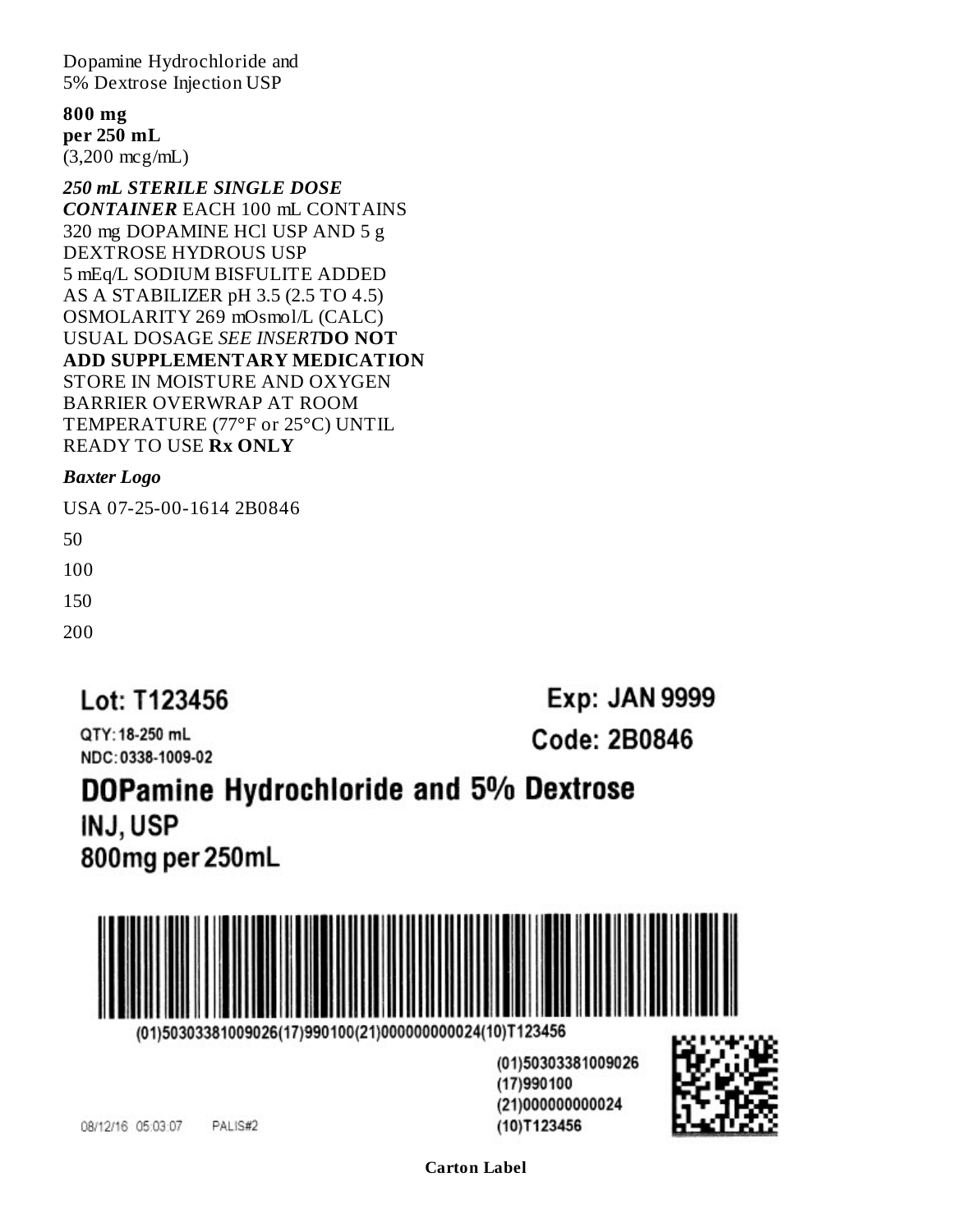#### **Lot:T123456 Exp: JAN 9999 QTY: 18-250 mL Code: 2B0846 NDC: 0338-1009-02**

## **DOPamine Hydrochloride and 5% Dextros e**

INJ, USP 800 mg per 250mL

## (01)50303381009026(17)990100(21)000000000024(10)T123456

08/12/16 05:03:07 PALIS#2

(01)50303381009026 (17)990100 (21)000000000024  $(10)$ T123456

|                                                                 |                                            |                | DOPAMINE HYDROCHLORIDE AND DEXTROSE                   |                       |                                         |                          |  |                           |
|-----------------------------------------------------------------|--------------------------------------------|----------------|-------------------------------------------------------|-----------------------|-----------------------------------------|--------------------------|--|---------------------------|
|                                                                 | dopamine hydrochloride injection, solution |                |                                                       |                       |                                         |                          |  |                           |
|                                                                 |                                            |                |                                                       |                       |                                         |                          |  |                           |
|                                                                 | <b>Product Information</b>                 |                |                                                       |                       |                                         |                          |  |                           |
|                                                                 | Product Type                               |                | HUMAN PRESCRIPTION DRUG                               |                       | Item Code (Source)                      |                          |  | NDC:0338-1005             |
|                                                                 | <b>Route of Administration</b>             |                | <b>INTRAVENOUS</b>                                    |                       |                                         |                          |  |                           |
|                                                                 |                                            |                |                                                       |                       |                                         |                          |  |                           |
|                                                                 | <b>Active Ingredient/Active Moiety</b>     |                |                                                       |                       |                                         |                          |  |                           |
|                                                                 |                                            |                | <b>Ingredient Name</b>                                |                       |                                         | <b>Basis of Strength</b> |  | Strength                  |
|                                                                 | UNII: VTD58 H1Z2X)                         |                | DOPAMINE HYDROCHLORIDE (UNII: 7L3E358N9L) (DOPAMINE - |                       | <b>DOPAMINE</b><br><b>HYDROCHLORIDE</b> |                          |  | 80 mg<br>in 100 mL        |
|                                                                 |                                            |                |                                                       |                       |                                         |                          |  |                           |
|                                                                 | <b>Inactive Ingredients</b>                |                |                                                       |                       |                                         |                          |  |                           |
|                                                                 |                                            |                | <b>Ingredient Name</b>                                |                       | Strength                                |                          |  |                           |
| HYDRO CHLORIC ACID (UNII: QTT17582CB)                           |                                            |                |                                                       |                       |                                         |                          |  |                           |
| SODIUM BISULFITE (UNII: TZX5469Z6I)                             |                                            |                |                                                       | $0.5$ meq in $100$ mL |                                         |                          |  |                           |
|                                                                 | WATER (UNII: 059 QF0 KO0 R)                |                |                                                       |                       |                                         |                          |  |                           |
| <b>DEXTROSE MONOHYDRATE (UNII: LX22YL083G)</b><br>5 g in 100 mL |                                            |                |                                                       |                       |                                         |                          |  |                           |
|                                                                 |                                            |                |                                                       |                       |                                         |                          |  |                           |
|                                                                 |                                            |                |                                                       |                       |                                         |                          |  |                           |
|                                                                 | Packaging                                  |                |                                                       |                       |                                         |                          |  |                           |
| #                                                               | <b>Item Code</b>                           |                | <b>Package Description</b>                            |                       | <b>Marketing Start Date</b>             |                          |  | <b>Marketing End Date</b> |
|                                                                 | 1 NDC:0338-1005-02 18 in 1 CARTON          |                |                                                       |                       | 03/27/1987                              |                          |  |                           |
| $\mathbf{1}$                                                    |                                            |                | 250 mL in 1 BAG; Type 0: Not a Combination Product    |                       |                                         |                          |  |                           |
|                                                                 | 2 NDC:0338-1005-03                         | 12 in 1 CARTON |                                                       | 03/27/1987            |                                         |                          |  |                           |
| $\overline{\mathbf{2}}$                                         |                                            |                | 500 mL in 1 BAG; Type 0: Not a Combination Product    |                       |                                         |                          |  |                           |
|                                                                 |                                            |                |                                                       |                       |                                         |                          |  |                           |
|                                                                 | <b>Marketing Information</b>               |                |                                                       |                       |                                         |                          |  |                           |
|                                                                 | <b>Marketing Category</b>                  |                | <b>Application Number or Monograph Citation</b>       |                       | <b>Marketing Start Date</b>             |                          |  | <b>Marketing End Date</b> |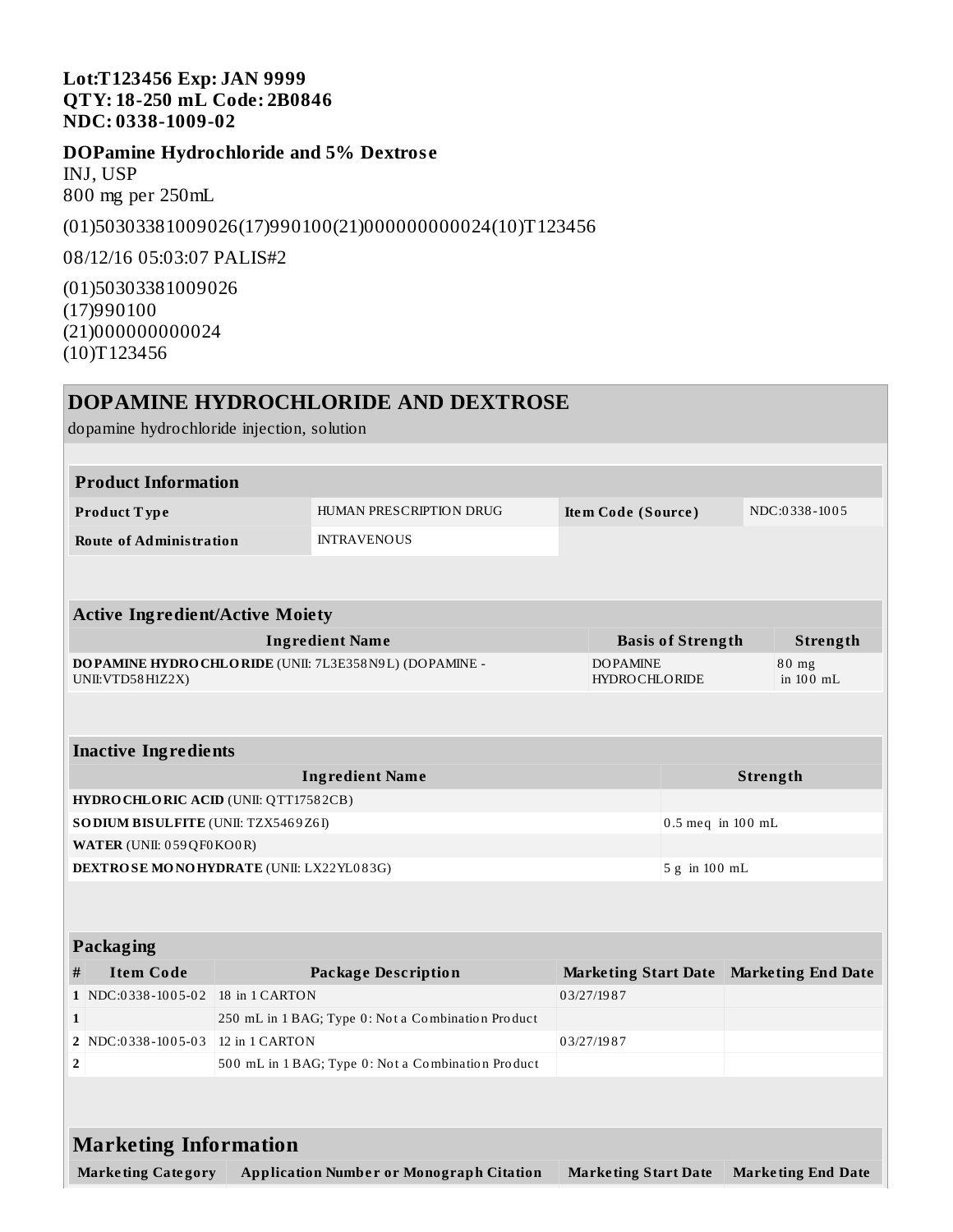| dopamine hydrochloride injection, solution |                              | DOPAMINE HYDROCHLORIDE AND DEXTROSE                   |                   |                                         |                          |          |                           |
|--------------------------------------------|------------------------------|-------------------------------------------------------|-------------------|-----------------------------------------|--------------------------|----------|---------------------------|
|                                            |                              |                                                       |                   |                                         |                          |          |                           |
| <b>Product Information</b>                 |                              |                                                       |                   |                                         |                          |          |                           |
| Product Type                               |                              | HUMAN PRESCRIPTION DRUG                               |                   | Item Code (Source)                      |                          |          | NDC:0338-1007             |
| <b>Route of Administration</b>             |                              | <b>INTRAVENOUS</b>                                    |                   |                                         |                          |          |                           |
|                                            |                              |                                                       |                   |                                         |                          |          |                           |
| <b>Active Ingredient/Active Moiety</b>     |                              |                                                       |                   |                                         |                          |          |                           |
|                                            |                              | <b>Ingredient Name</b>                                |                   |                                         | <b>Basis of Strength</b> |          | Strength                  |
| UNII: VTD58 H1Z2X)                         |                              | DOPAMINE HYDROCHLORIDE (UNII: 7L3E358N9L) (DOPAMINE - |                   | <b>DOPAMINE</b><br><b>HYDROCHLORIDE</b> |                          |          | $160$ mg<br>in $100$ mL   |
|                                            |                              |                                                       |                   |                                         |                          |          |                           |
| <b>Inactive Ingredients</b>                |                              |                                                       |                   |                                         |                          |          |                           |
|                                            |                              | <b>Ingredient Name</b>                                |                   |                                         |                          | Strength |                           |
| HYDRO CHLORIC ACID (UNII: QTT17582CB)      |                              |                                                       |                   |                                         |                          |          |                           |
| SODIUM BISULFITE (UNII: TZX5469Z6I)        |                              |                                                       | 0.5 meq in 100 mL |                                         |                          |          |                           |
| WATER (UNII: 059QF0KO0R)                   |                              |                                                       |                   |                                         |                          |          |                           |
| DEXTROSE MONOHYDRATE (UNII: LX22YL083G)    |                              |                                                       | 5 g in 100 mL     |                                         |                          |          |                           |
|                                            |                              |                                                       |                   |                                         |                          |          |                           |
| Packaging                                  |                              |                                                       |                   |                                         |                          |          |                           |
| <b>Item Code</b><br>#                      |                              | <b>Package Description</b>                            |                   | <b>Marketing Start Date</b>             |                          |          | <b>Marketing End Date</b> |
| 1 NDC:0338-1007-02                         | 18 in 1 CARTON               |                                                       |                   | 03/27/1987                              |                          |          |                           |
| $\mathbf{1}$                               |                              | 250 mL in 1 BAG; Type 0: Not a Combination Product    |                   |                                         |                          |          |                           |
| 2 NDC:0338-1007-03                         | 12 in 1 CARTON<br>03/27/1987 |                                                       |                   |                                         |                          |          |                           |
| 2                                          |                              | 500 mL in 1 BAG; Type 0: Not a Combination Product    |                   |                                         |                          |          |                           |
|                                            |                              |                                                       |                   |                                         |                          |          |                           |
| <b>Marketing Information</b>               |                              |                                                       |                   |                                         |                          |          |                           |
| <b>Marketing Category</b>                  |                              | <b>Application Number or Monograph Citation</b>       |                   | <b>Marketing Start Date</b>             |                          |          | <b>Marketing End Date</b> |
| <b>NDA</b>                                 | NDA019615                    |                                                       |                   | 03/27/1987                              |                          |          |                           |
|                                            |                              |                                                       |                   |                                         |                          |          |                           |

| DOPAMINE HYDROCHLORIDE AND DEXTROSE                  |                         |                    |               |  |  |  |
|------------------------------------------------------|-------------------------|--------------------|---------------|--|--|--|
| dopamine hydrochloride injection, solution           |                         |                    |               |  |  |  |
|                                                      |                         |                    |               |  |  |  |
| <b>Product Information</b>                           |                         |                    |               |  |  |  |
| <b>Product Type</b>                                  | HUMAN PRESCRIPTION DRUG | Item Code (Source) | NDC:0338-1009 |  |  |  |
| <b>Route of Administration</b><br><b>INTRAVENOUS</b> |                         |                    |               |  |  |  |
|                                                      |                         |                    |               |  |  |  |